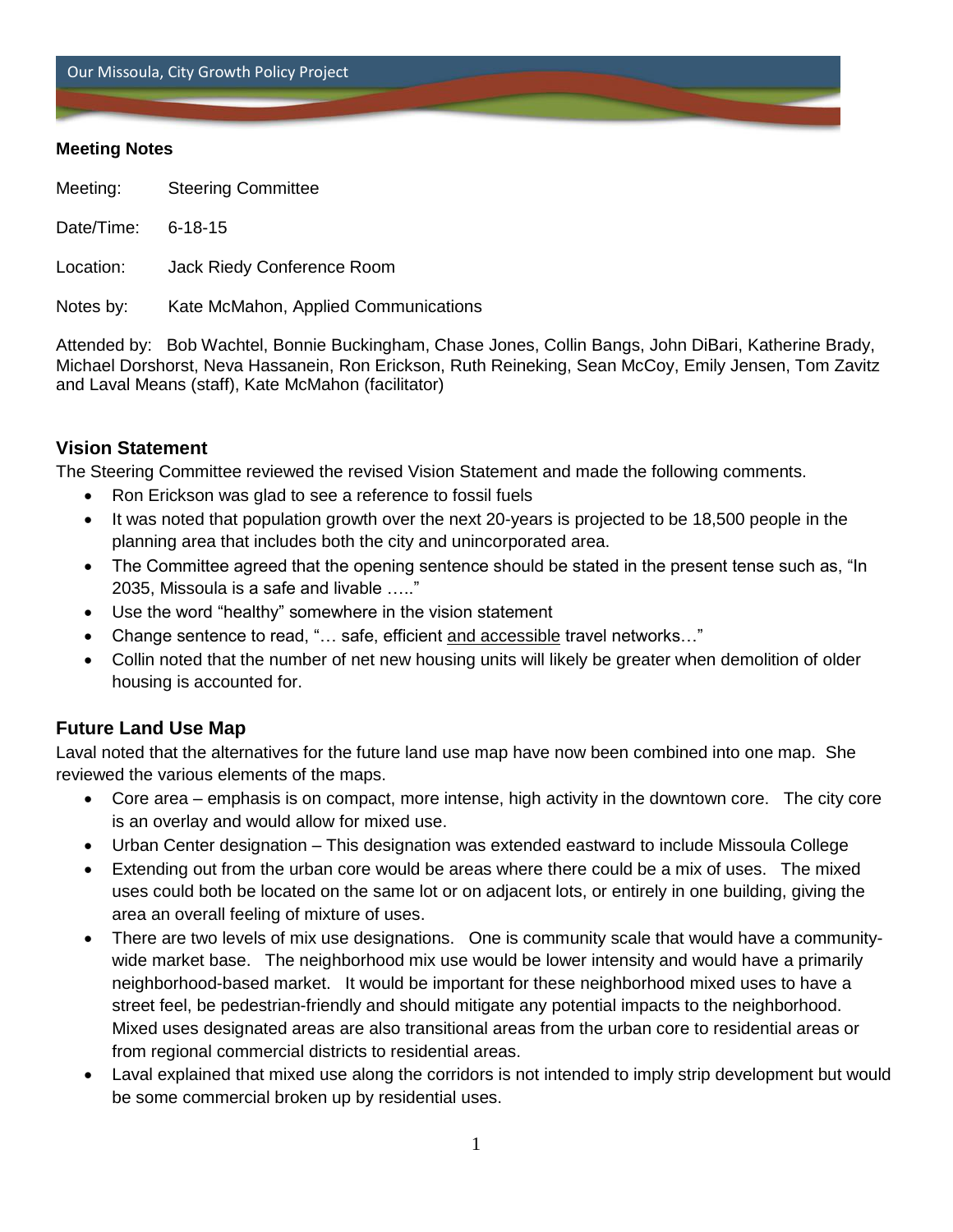#### Our Missoula, City Growth Policy Project

- There are five residential designations. The designations are general and each one would reflect several possible zoning districts or zoning tools to implement the plan.
	- $\circ$  High density: 24 to 43 units per acre. The upper cap reflects current zoning but could be removed. This designation is generally located in urban center and fits with large multi-dwelling developments.
	- $\circ$  High-Medium Density:12 to 23 units per acre, fitting with building types like duplexes, 3-plexes, and small compact single-dwelling units.
	- o Medium Density: 3 to 11 units per acre. The designations on the map mostly reflect existing land use and established single dwelling neighborhoods.
	- $\circ$  Low Density: 1 to 2 dwelling units per acre. This closely matches existing land use and single dwelling development on larger lots currently. Would use incentives and zoning tools to encourage clustering.
	- $\circ$  Rural Residential: 1 dwelling unit per 2 acres or greater. This closely matches existing land use and is primarily in the County.
- Regional Commercial The descriptions and objectives need to address where it may be appropriate to include some residential in these areas and provide guidelines.
- There are three industrial districts Heavy Industrial is primarily a placeholder and may change once the Scott Street to Reserve Street URD plan is completed. Light industrial generally reflects existing light industrial zoning. Cottage industry is proposed as an overlay would be allowed in some residential areas such as near the railroad and would allow for artisan manufacturing with appropriate standards to mitigate potential impacts to nearby residential.
- East Missoula is shown as a large neighborhood mixed use area and may change when the New Mobility West study is completed.
- Overlay Districts include Neighborhood nodes that would allow for some pedestrian friendly neighborhood commercial. Cottage industries as discussed previously is an overlay district. Urban Agriculture overlay is shown where there is prime ag. soils and where parcels are greater than 3 acres.

The Committee discussed the need to coordinate the ag. overlay district with county activities. The map should still be refined to remove the overlay from those areas that are already developed, such as Wal-Mart. The overlay is a communication tool for the public and could be the basis for new zoning or subdivision regulation tools. The overlay would be a consideration for subdivision review but a subdivision could not be denied based solely on the designation. The ag. overlay designation would have an expanded description that would address when it would be appropriate to use the overlay, recognize existing development rights and encourage the use of cluster development or conservation subdivisions.

# **Review of Chapters**

There was discussion that often, the different focus groups developed similar objectives. There has been some editing to combine some of these and avoid repetition. The Committee discussed that it might be ok to have some repetition to capture the different perspectives and ideas from the groups. Sometimes the objectives are very general and could be rewritten to clarify the relationship to a particular perspectives. Also, the issue statements that accompany the goals and objectives could be expanded to describe the different issues that the objectives are addressing. There should be a balance between too much repetition and making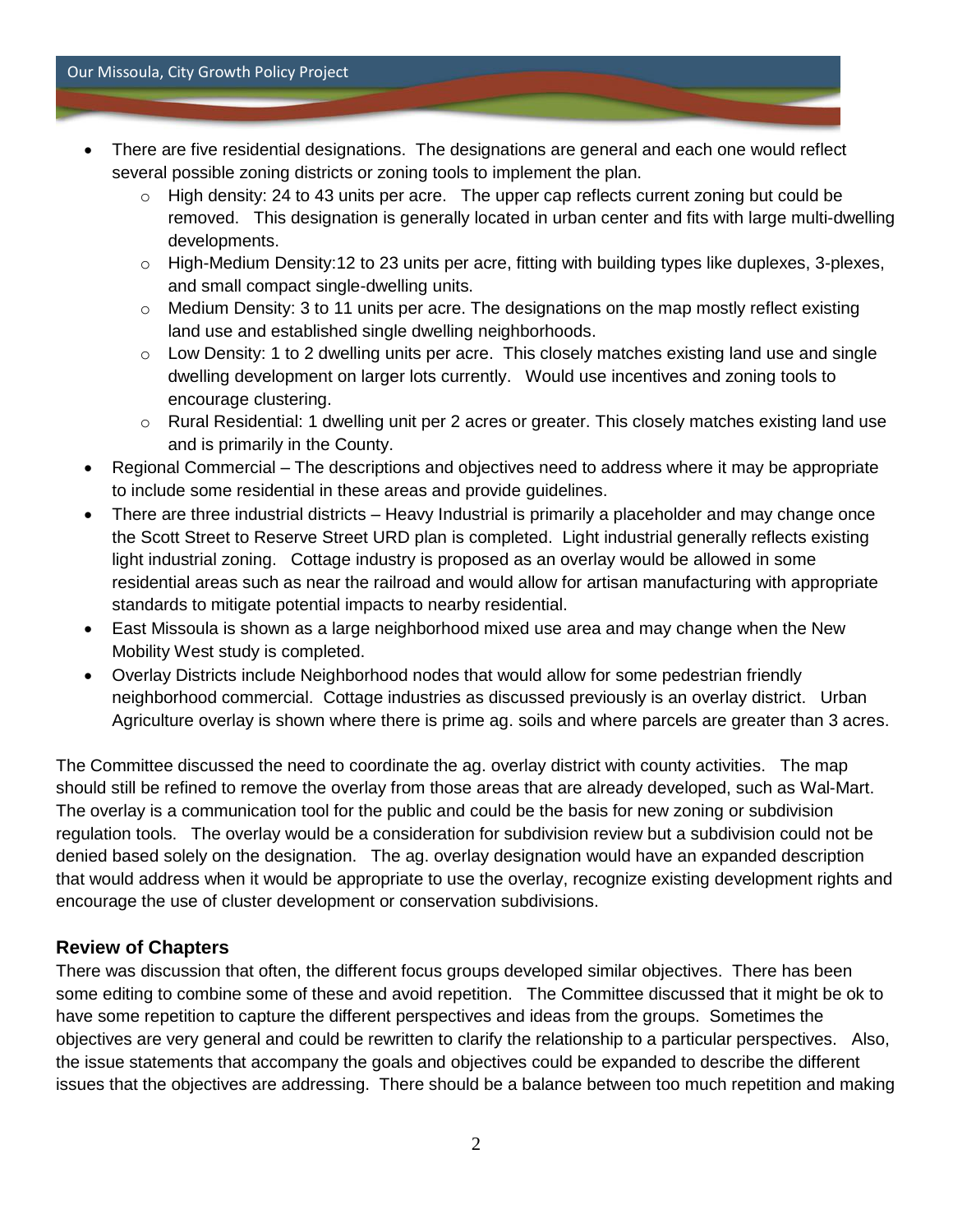sure that the intent of the focus group for including the objectives are not lost. The icons used with each objectives are helpful to show the interrelatedness between the different topics.

It was agreed that following the meeting, the Steering Committee could still review and make edits to the draft chapters and bring the marked up copies to the meeting next week.

#### **Environmental Quality Chapter**

- The issue statement under the heading, "Transportation, Growth Pressure and Sprawl" should have some reference to transportation issues as they relate to growth and sprawl.
- Under the waste stream topic, bullet point #6 does not have any text. Reference compost toilets under this topic.
- Water Quality Topics: The issue statement should be expanded to specifically mention climate change impacts such as high water temperatures and dissolved oxygen. Mention climate change as a threat under objective #2 and other objectives where appropriate.
- Flooding and erosion are threats to water quality. There should be a new objective that references impacts of "stream flow" whether they are high due to flooding or low due to drought they both are issues.
- Under Energy, make sure protection of solar access is an implementation item.
- Goal EQ21 on pg. 78 mentions access to nutritious and affordable food but there are no objectives to address this. It was noted that this topic was referred to the Safety and Wellness group and it is addressed in that chapter so the goal statement is not needed. It was suggested that the objectives or action item (now part of Safety and Wellness) should also refer to "Farm-to-School" initiatives.
- There was a question regarding objective #3 under local food and the definition of "cash crop". It was agreed to rewrite the objective to say, "… development regulations are compatible with raising of commercial urban agriculture ….."

# **Livability Chapter**

- Under Growth Pressures/Land Use/Zoning the objective to redevelop older commercial properties was moved to the community design section.
- Mention "complete streets" under objective # 4 on page 18
- Mention "accessibility" in objective #5 on pg. 18
- It was noted that senior services are covered extensively in the Safety and Wellness chapter so they are not mentioned as an objective under the topic of Local Services
- Expand the issue statement for "Local Services/Social Services/Education" to talk more about all of the benefits of education. Mike Dorshorst will work on this language.

# **Community Design Chapter**

- The Community Design chapter deals with both the visual design elements and the functional aspects of the city including land use and how it relates to various urban systems.
- There was agreement to rewrite objective #11 on pg. 61 to change the wording from "actively" discourage" to something that talks about big box/chain stores being complimentary to local businesses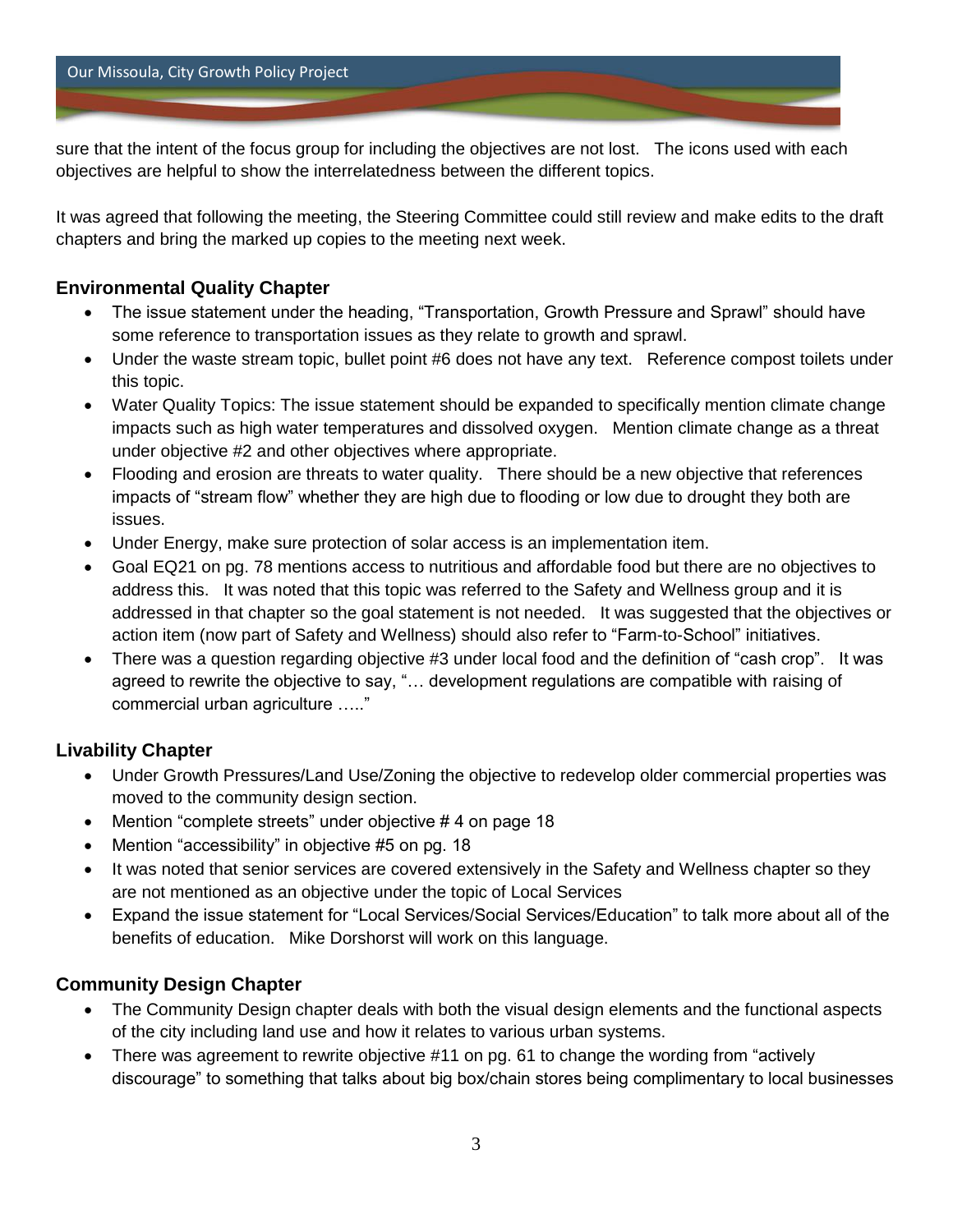and should enhance the community and support community values. It was discussed that Missoula needs a diversity of businesses to create a strong economic base.

- On pg. 63, objective #1 take out the word "public" and just say transportation in order to be more inclusive of all transportation modes.
- On pg. 65, Objective 3, clarify the statement. Likely go with "explore development of a green building code."
- On pg. 66, the introductory paragraph for Transportation should be changed to replace "complements the existing network of road" to "… including walking, biking and public transit as integral components of the transportation networks that support . . ."
- Add wording regarding accessibility to transportation in the introductory statement.
- Goal CD 15 should read, "A connected efficient, safe, **accessible** and attractive transportation system for all users."
- Objective #8 on pg. 67 change "bikers" to read "people that bike and walk".

# **Housing Chapter**

Nancy Hart sent the committee some recommendations for including a goals and objectives regarding fair housing. Laval explained that the recommendations are from the "Impediments to Fair Housing" report. Collin Bangs explained that the report is updated every five years and includes recommendations to meet fair housing needs. The City, Housing Authority, and other agencies have generally done a good job of following the recommendations but the biggest outstanding issue is that there is not enough housing for low income households including protected classes such as the disabled and senior populations. He noted that the proposed land use map which has more flexibility and will allow for in-fill will go a long way to meet this need. The Committee discussed the following modifications to the Housing Chapter to address the recommendations on fair housing.

- Change the heading for the first topic to read "Affordable & Fair Housing". Expand the introductory paragraph to summarize fair housing issues.
- Add a fair housing goal and review objectives to see if there should be additional objective on fair housing.
- Add an action item, 7.12 to implement the recommendations from the report "Impediments to Fair Housing."
- Add an objectives or implementation items to address issues such as changing state law on tenant/landlord relations.
- It was discussed that property taxes make housing unaffordable and state law should be changed to identify new revenue streams (i.e. local option sales tax) to provide property tax relief.
- Add the "Impediments to Fair Housing" repot to the text box for related documents on pg. 56

Laval distributed an e-mail from Greg Oliver with some suggestions for the Housing Chapter. It was discussed that Collin Bangs and Katherine Brady from the Housing Focus Group would review the recommendations and identify the following:

 Items that have already been incorporated into the draft Growth Policy as either objectives or action items;